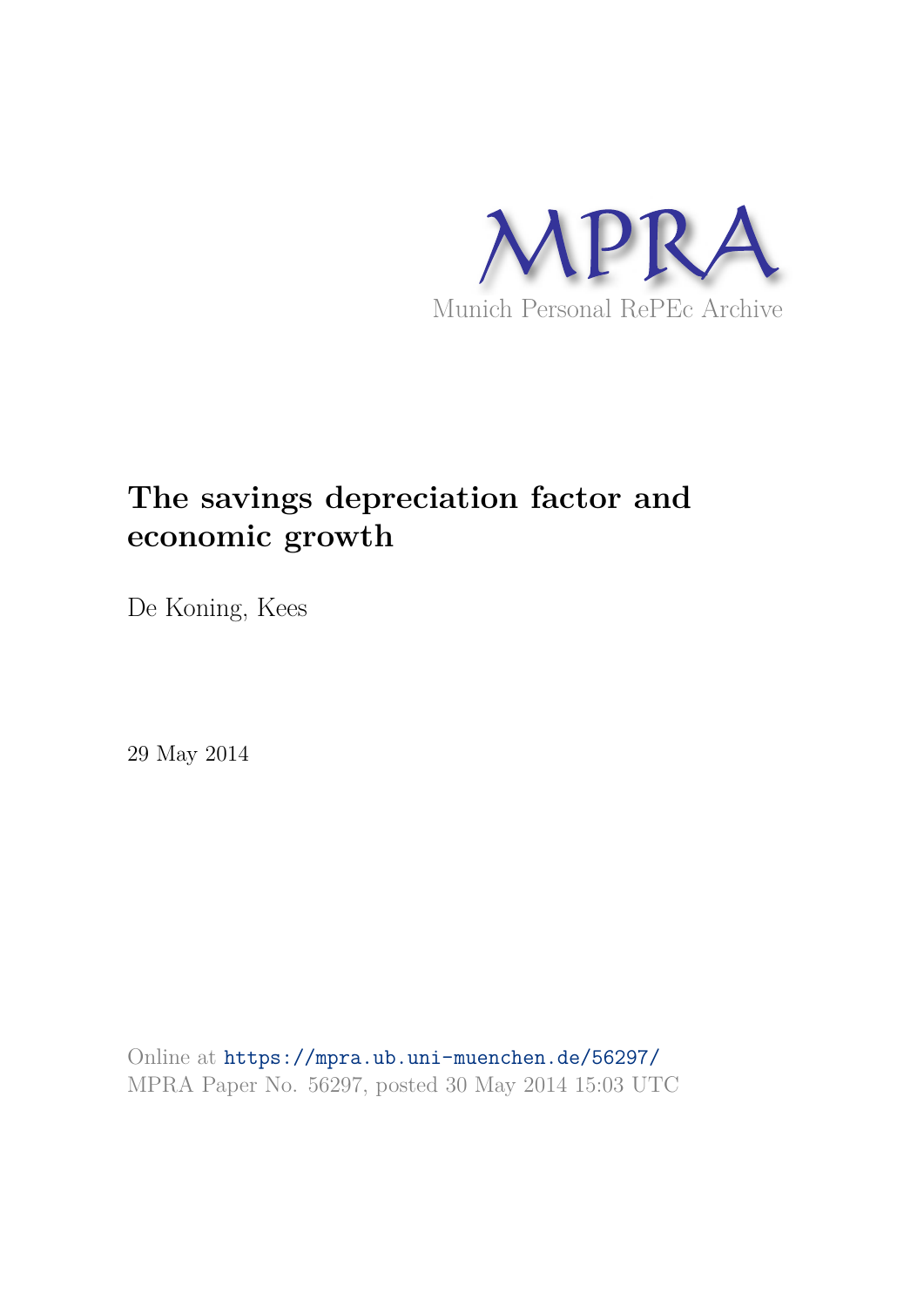The savings depreciation factor and economic growth©Drs Kees De Koning

# The savings depreciation factor and economic growth

**\_\_\_\_\_\_\_\_\_\_\_\_\_\_\_\_\_\_\_\_\_\_\_\_\_\_\_\_\_\_\_\_\_\_\_\_\_\_\_\_\_\_\_\_\_\_\_\_\_\_\_\_\_\_\_\_\_\_\_\_\_\_**

**\_\_\_\_\_\_\_\_\_\_\_\_\_\_\_\_\_\_\_\_\_\_\_\_\_\_\_\_\_\_\_\_\_\_\_\_\_\_\_\_\_\_\_\_\_\_\_\_\_\_\_\_\_\_\_\_\_\_\_\_\_\_\_\_\_\_\_\_\_\_\_\_\_\_\_\_\_\_\_\_\_\_\_\_\_\_\_\_\_\_\_\_\_**

**Drs Kees De Koning** 

**29th May 
 2014**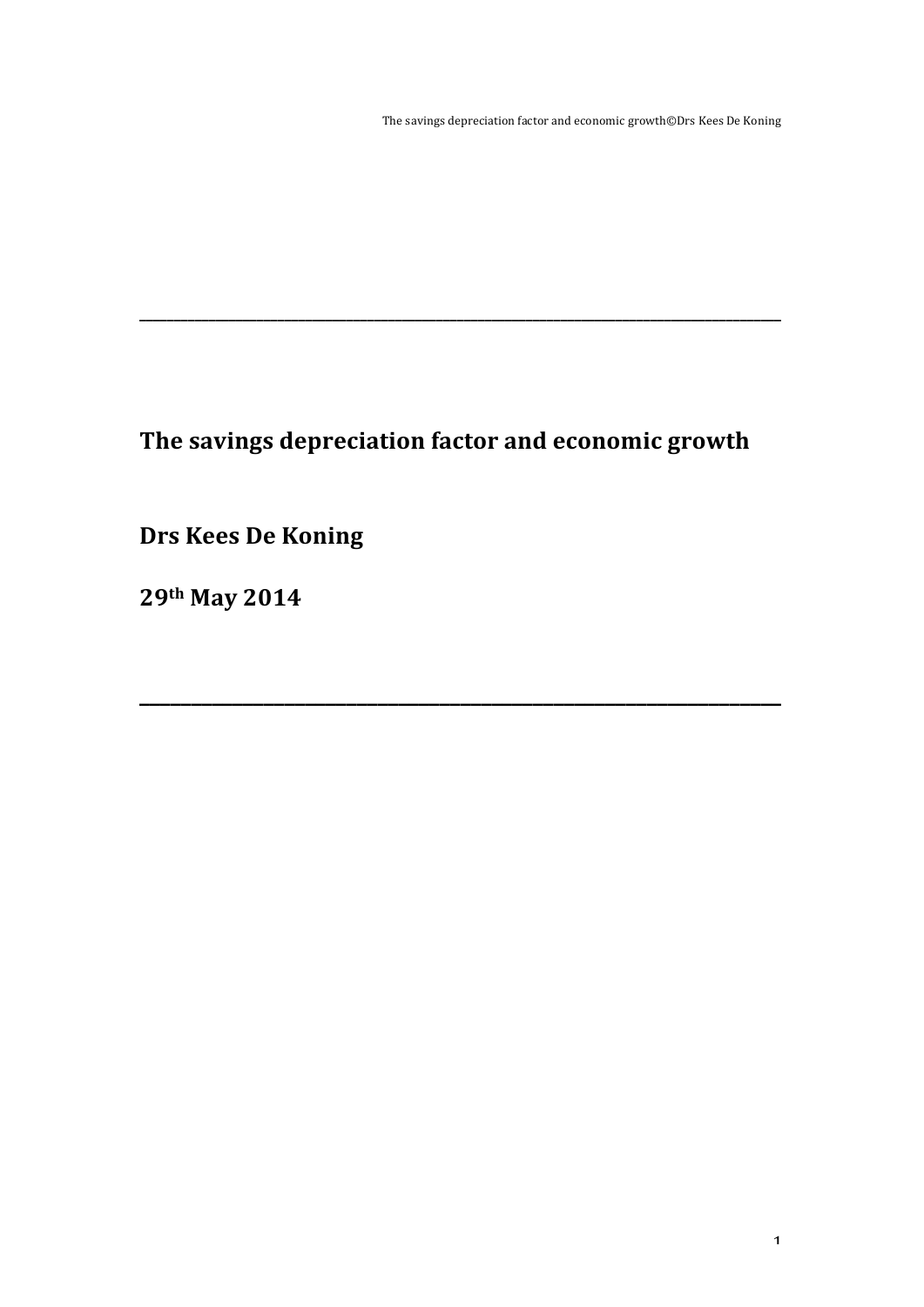The savings depreciation factor and economic growth©Drs Kees De Koning

| <b>Table of contents</b>                                                                         | Page |
|--------------------------------------------------------------------------------------------------|------|
| <b>Introduction</b>                                                                              | 3    |
| 1 The savings distribution factor and economic growth                                            | 4    |
| 1.1 Introduction                                                                                 | 4    |
| 1.2 The emergence of the savings depreciation factor, the U.S. case                              | 5    |
| 1.3 The savings depreciation factor and its economic relevance                                   | 8    |
| 1.4 The benign neglect of individual households' equity base<br>by central banks and governments | 10   |
| 1.5 Prevention is better than a cure                                                             | 12   |
|                                                                                                  |      |
| 2 The clash between financial markets and individual households                                  | 13   |
| 2.1 The character of the clash                                                                   | 13   |
| 2.2 The savings depreciation and central banks' actions                                          | 16   |
| 2.3 What could have been done and can still be done                                              | 17   |
|                                                                                                  |      |
| <b>3 Conclusions</b>                                                                             | 18   |
|                                                                                                  |      |
| <b>References</b>                                                                                | 20   |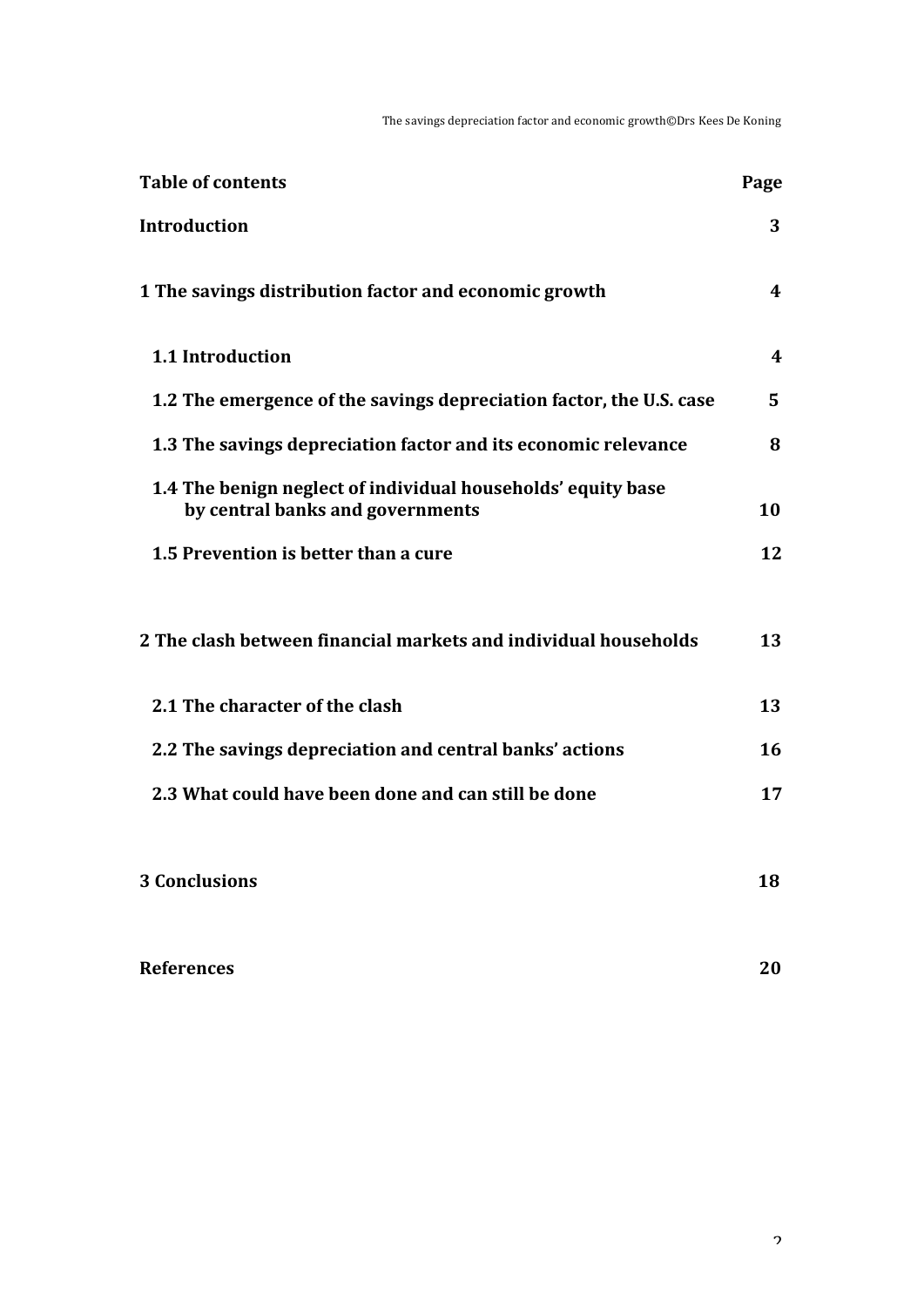# **Introduction**

The term "depreciation" is generally used as a measurement of the reduction in values over a time period. For instance, it often reflects the amounts written off per period in values of cars and in equipment used in the production processes. Certain types of assets reduce in value through their use.

What economists have often overlooked is that some other types of assets can be subject to a depreciation of a different kind. In the case of cars, their depreciation is measured through resale value. What is the car worth after a number of years in use? The money spent on a second hand car reflects the perceived use an individual can get out of a car over its remaining life cycle. There are however other assets, mainly financial assets plus homes, which do not depreciate through their use. House prices, share and bond prices may go up or down not as a consequence of their remaining life period, but because of their links with income, savings and interest rate developments in a country.

It has been a well accepted fact that when average incomes grow slower than the  $CPI$  index, individual households cannot continue to buy the same package of goods and services as in previous years. The purchasing power of the income level is reduced. This can be called the "income depreciation" factor. The depreciation takes place not on the goods side, but on the money side. Savings values can also depreciate. Savings can buy homes, shares and bonds.

In the case of homes, the key ingredient in the demand level is the availability of home mortgages -outside equity- as most prospective buyers need one. The annual volume of home mortgages granted can have a volume effect in building more homes as well as a price effect. The latter appears when the average price of homes increases in excess of the CPI index, provided that average incomes increase in line with the CPI index. This excess price effect means that outside equity -savings provided by individual households other than the buyerincreases the own equity level for all those already owning their homes, but simultaneously reduces the value of a dollar in savings out of incomes for those intending to buy their own home. This latter reduction in the value of a dollar saved is the subject of this study. The excess price effect on homes causes outside equity to reduce the value of own equity. In these circumstances a dollar saved, as outside equity, assumes a different value to a dollar saved in the current period as own equity; this creates an unsustainable economic situation and was the main cause of the 2005-2006 individual households' equity crisis and the subsequent financial crisis in 2008.

The "savings depreciation factor" measures how average incomes and savings out of incomes are impacted by the asset price developments of homes, of shares and bonds and of the changes in government debt levels.

The relationship between the savings depreciation factor and economic growth will be explored in this paper.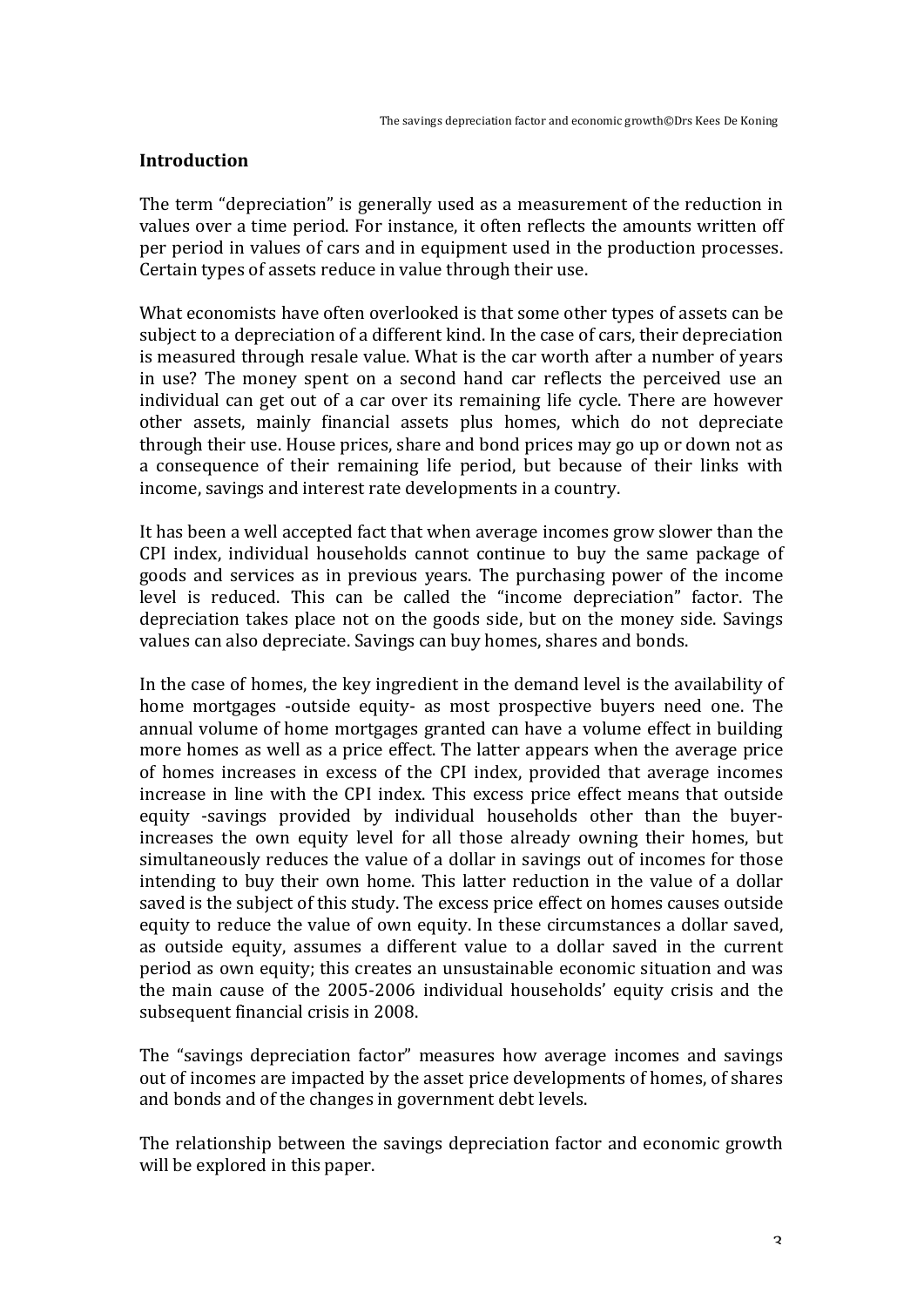# **1** The savings depreciation factor and economic growth

#### **1.1 
 Introduction**

To a very large extent, the decisions about the use of savings have been taken away from individual households and granted to third parties. These parties may be banks, asset management companies, pension funds, life insurance companies, hedge funds, private equity funds, stockbrokers and all other financial sector entities.

These third parties have different objectives. A pension fund is set up to look after the income streams of individuals after retirement. A hedge fund is set up to achieve maximum gains out of a portfolio of investments that uses advanced strategies such as employing leverage to enter into long, short and derivative positions in both domestic and international financial markets with the goal of generating high returns (either in the absolute sense or over a specified benchmark). High net worth individuals are their customers. Illiquidity is a common feature of hedge funds. A mutual fund on the other hand shares the savings of many individual households, but it usually invests in a range of funds, which may have a high, median or low risk profile. The individual household mostly decides about the preferred general allocation of funds, but professional managers do the "stock-picking". Life insurance companies take risks on the life expectancy of their client base. Investment banks help companies raise capital, to list their securities on stock markets and help in the merger and acquisition process of one company taking over another. They are also active in the securitization markets. Stockbrokers help their client base to choose individual stocks to buy and sell. Stock exchanges facilitate the sale and purchase of bonds, shares and other financial instruments.

The users of all these savings allocations are governments, companies and individual households acting as borrowers.

It would be a miracle given the conflicting objectives of all these financial institutions, if the current savings allocation process were to pave the way for a sustained level of economic growth.

The experience over the last ten years has shown that such miracles do not exist.

The main reason is that financial assets do not behave as physical ones. For financial assets there is no fixed write-down period. Shares do not depreciate over time as they depend on the income performance of the company involved. Bond prices are closely correlated to interest rate developments in a country. The performance of a home mortgages portfolio depends on the income developments of individual households and on the interest rate developments. There is also no precise life expectancy indicator or an average income growth predictor.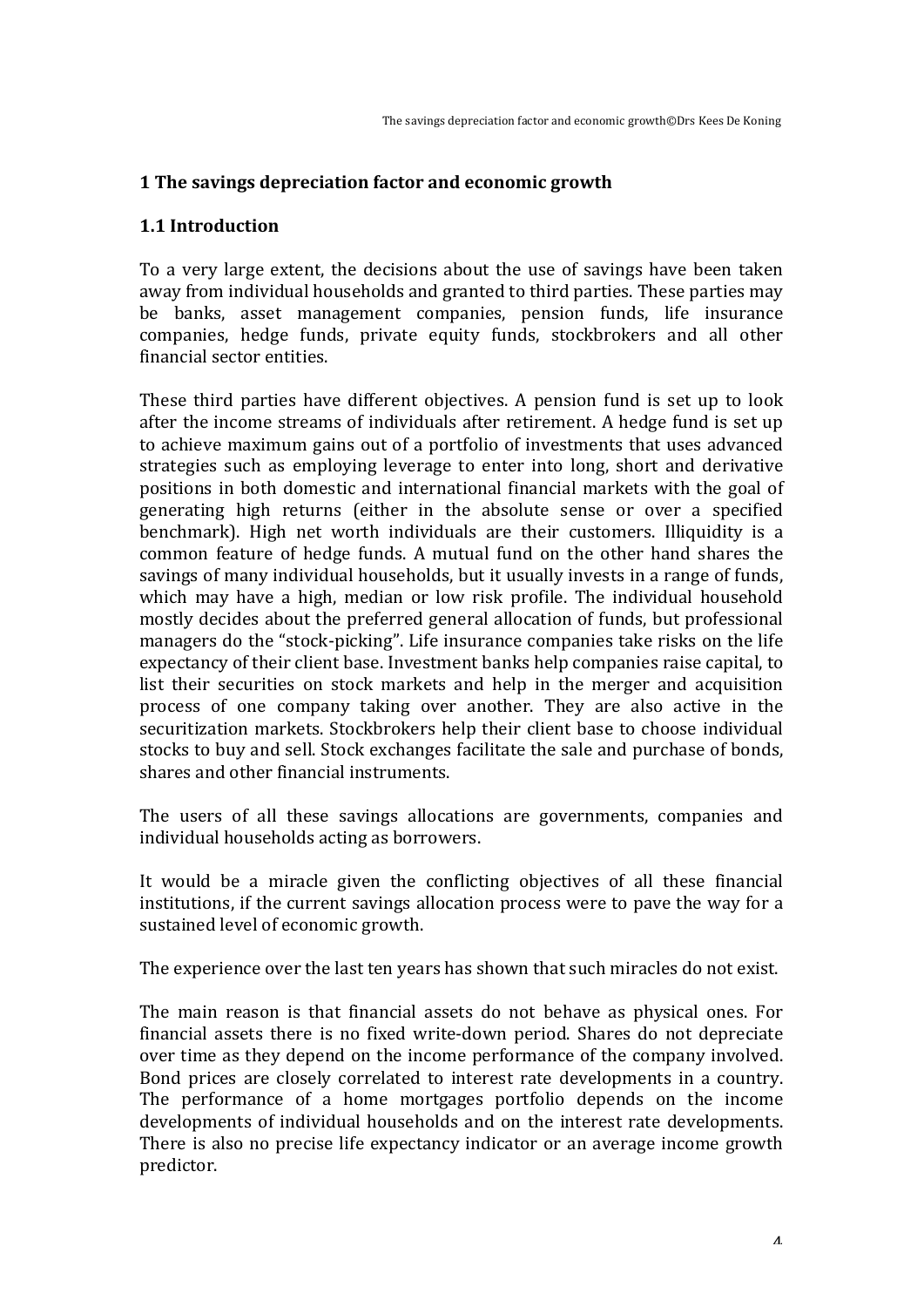However, what can be analyzed is the interaction between the use of savings from past incomes and their allocation. The latter may lead to price and volume changes in (financial) assets and the growth in income patterns and the accompanying new savings allocations.

# **1.2** The emergence of the savings depreciation factor, the U.S. case

In the U.S., over the period 2000-2006, the combined mortgage debt of individual households increased from \$4.814 trillion as at the year-end 2000 to \$9.874 trillion as per the end of 2006, an increase of  $105.1\%$ <sup>1</sup>. Over the same period the median income level of individual households moved up in nominal terms from \$41,186 in 2000 to \$47,262 in 2006, an increase of 14.75%. Taking into account the increase in the number of individual households from 104.705 million in the year 2000 to 114.384 million in 2006 than the average amount of outstanding mortgage debt moved up from \$45,977 in 2000 to \$86,323 in 2006; an increase of 87.75%. The conclusion can be drawn that mortgage debt expanded approximately six times faster than medium income levels. This rapid expansion of lending for home buying purposes plus the packaging of such home loans into mortgage backed securities lies at the heart of the causes for the 2005-2006 individual households' own equity crisis and the subsequent 2008 financial crisis.

| Year                                                                       | 96'    | '97  | 98   | 99'  | 200<br>$\mathbf{0}$ | $^{\prime}01$ | $^{\prime}02$ | 03   | $^{\prime}04$ | $^{\prime}05$ | 06   | 07      | 08'     |
|----------------------------------------------------------------------------|--------|------|------|------|---------------------|---------------|---------------|------|---------------|---------------|------|---------|---------|
| Total U.S.<br>Mortgage<br>portfolio<br>$x$ US $$$<br>trillion              | 3.54   | 3.75 | 4.05 | 4.43 | 4.81                | 5.30          | 5.98          | 6.83 | 7.81          | 8.91          | 9.90 | 10.58   | 10.5    |
| Year on<br>Year<br>increase<br>x US\$<br>billion                           | 218    | 216  | 301  | 377  | 383                 | 507           | 680           | 850  | 944           | 1099          | 990  | 683     | $-57$   |
| House<br>Price<br>Inflation<br>$\frac{96 \text{ y.o.y}}{90 \text{ y.o.y}}$ | 2.24   | 5.10 | 4.61 | 5.81 | 7.67                | 6.04          | 6.48          | 7.29 | 11.08         | 10.44         | 3.33 | $-1.95$ | $-13.3$ |
| CPI<br>Inflation<br>$%$ y.o.y                                              | 2.95   | 2.29 | 1.53 | 2.16 | 3.25                | 2.77          | 1.56          | 2.23 | 2.59          | 3.28          | 3.12 | 2.77    | 3.70    |
| Excess<br>HPI over<br>CPI %                                                | $-0.7$ | 2.81 | 3.08 | 3.65 | 4.42                | 3.27          | 4.92          | 5.06 | 8.49          | 7.16          | 0.21 | $-4.72$ | $-17$   |

Table 1: Excess house price inflation over consumer price inflation for the period 1996-2008.

<sup>1</sup> http://www.federalreserve.gov/releases/z1/current/accessible/b100.htm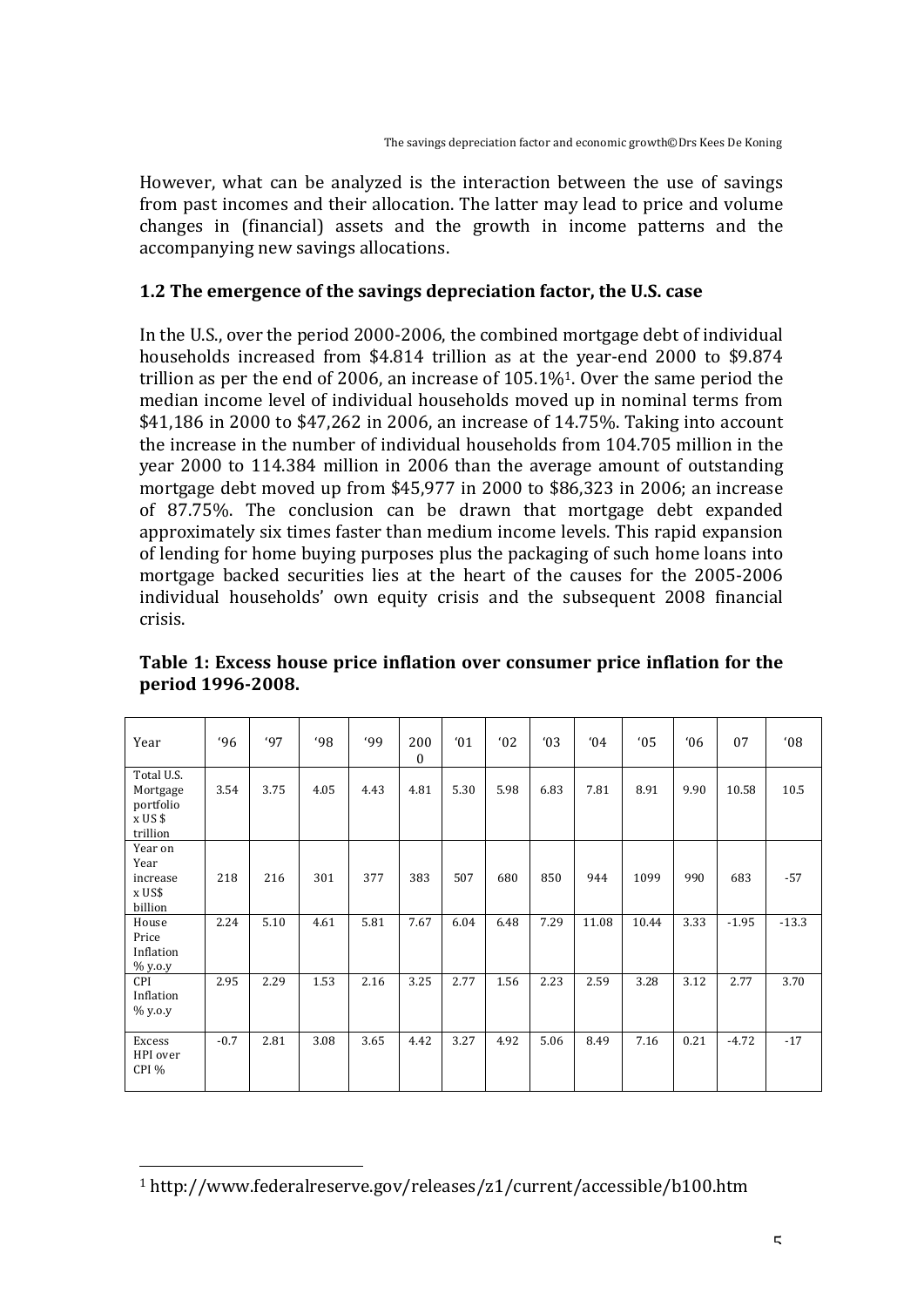In tables 2 and 3 below the annual housing starts are compared with the volume of home mortgage lending per annum. This was done to show the money allocated to a volume increase and the amounts of money allocated to the increase in house prices over the CPI inflation index.

| Table 2: U.S. annual new housing starts <sup>2</sup> as at 1 July, seasonally adjusted |  |
|----------------------------------------------------------------------------------------|--|
| over the period 2000-2013                                                              |  |

| Year | Housing starts<br>x 1,000 | Year            | Housing starts<br>x 1,000 |
|------|---------------------------|-----------------|---------------------------|
| 2000 | 1463                      | 2007            | 1354                      |
| 2001 | 1670                      | 2008            | 923                       |
| 2002 | 1655                      | 2009            | 594                       |
| 2003 | 1897                      | 2010            | 546                       |
| 2004 | 2002                      | 2011            | 623                       |
| 2005 | 2054                      | 2012            | 741                       |
| 2006 | 1737                      | 2013 (1 August) | 883 (annualized)          |

Table 3 below shows how outside equity has raised house prices and reduced the value of own equity for those not yet on the housing ladder.

# Table 3: U.S. Net new mortgage amounts divided by new housing starts for the period 1996-2007 and same housing starts and average price on a CPI **based basis**  $(1996 = 100)$

| Year | 1. Housing | 2. Increase in    | 3. Average      | 4. Average price |
|------|------------|-------------------|-----------------|------------------|
|      | Starts x   | Mortgage amount   | Mortgage amount | Per new House    |
|      | million    | U.S. $$x$ billion | Per new House   | On CPI base      |
|      |            |                   | $U.S.$ \$       | $(1996 = 100)$   |
| 1996 | 1.472      | 218               | 148,098         | 148,098          |
| 1997 | 1.437      | 216               | 150,313         | 152,467          |
| 1998 | 1.698      | 301               | 177,267         | 154,800          |
| 1999 | 1.669      | 377               | 225,883         | 158,143          |
| 2000 | 1.463      | 383               | 261,791         | 163,282          |
| 2001 | 1.670      | 507               | 303,593         | 167,806          |
| 2002 | 1.655      | 680               | 410,876         | 170,424          |
| 2003 | 1.897      | 850               | 448,076         | 174,224          |
| 2004 | 2.002      | 944               | 471.528         | 178.737          |
| 2005 | 2.054      | 1,099             | 535,053         | 184,599          |
| 2006 | 1.737      | 990               | 569,948         | 190,359          |
| 2007 | 1.354      | 683               | 504,431         | 195,632          |
| 2008 | .923       | $-57$             | negative        | 202.870          |

http://research.stlouisfed.org/fred2/data/HOUST.txt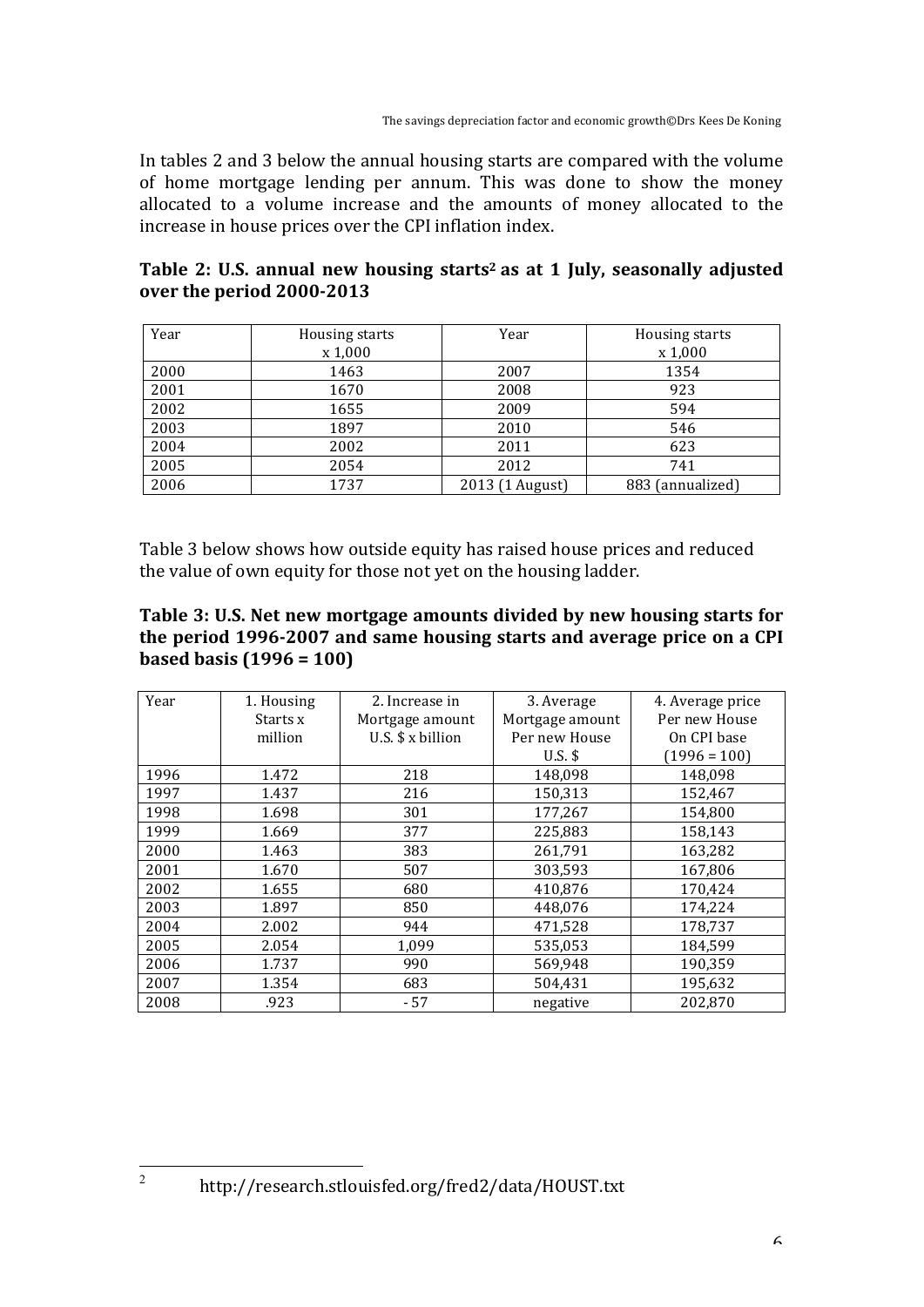1996 can be regarded as a good base year for the purpose of comparing the value of outside equity with own equity. In 1996 the change in the House Price Index was lower than the change in the CPI index. Outside equity, as reflected in the average mortgage amounts allocated to new housing starts, did increase at a slower pace than the CPI index change.

As Prof. Robert Shiller has pointed out, homes in the U.S. used to be for living rather than for speculation. From 1950 to 1996 house prices moved up with the CPI inflation level or slightly above it.

During this long period of 46 years, average incomes and savings out of incomes did generally keep up with the change in house prices. This pattern started changing from 1997. Average house prices started to increase at a faster pace than average incomes and savings. The link between incomes and savings out of incomes and average house price movements was broken. House prices started to represent both a volume increase -the number of new homes built per yearplus the average price increase –above the CPI index level- for all existing homes. Outside equity  $-as$  column 3 of table 3 shows- was used in a manner that no longer only reflected building costs -the economic use of savings- but was simultaneously used to increase house prices faster than the CPI index change – the financial or non-economic use of savings.

All of this came to a head in the years 2005 and 2006. During these two years outside equity was used to increase all house prices to the extent of 66.6% of the annual mortgage amounts. Only 33.4% of the outside savings allocated to the housing market was used for building new homes.

The median annual income level in nominal terms moved up from \$41,186 in 2000 to \$47,262 in 2006, which was slightly below the corresponding CPI inflation level changes. From a house buying perspective in order to have maintained the same purchasing power of the savings out of such income, one would have needed a median income level of \$60,873 in 2006. As the median annual income level was only  $$47,262$  in 2006 in the U.S., the savings depreciation factor was 28.8% over the period 2000-2006. The latter reflects the difference between the median actual annual income level and the needed income level to acquire a home without changing the savings percentage out of incomes. 

The calculation of the savings depreciation factor was based on the following data. Over the period 2000-2006 average U.S. home prices moved up from \$207,000 in 2000 to \$305,900<sup>3</sup> in 2006. In 2000 assume the average income and savings out of income could afford a home priced at \$207,000. The income and savings out of income/house price multiple was 5.026. If the latter multiple continued to 2006 than the new income level of \$47,262 would have supported a

<sup>3</sup> 
 http://www.census.gov/const/uspricemon.pdf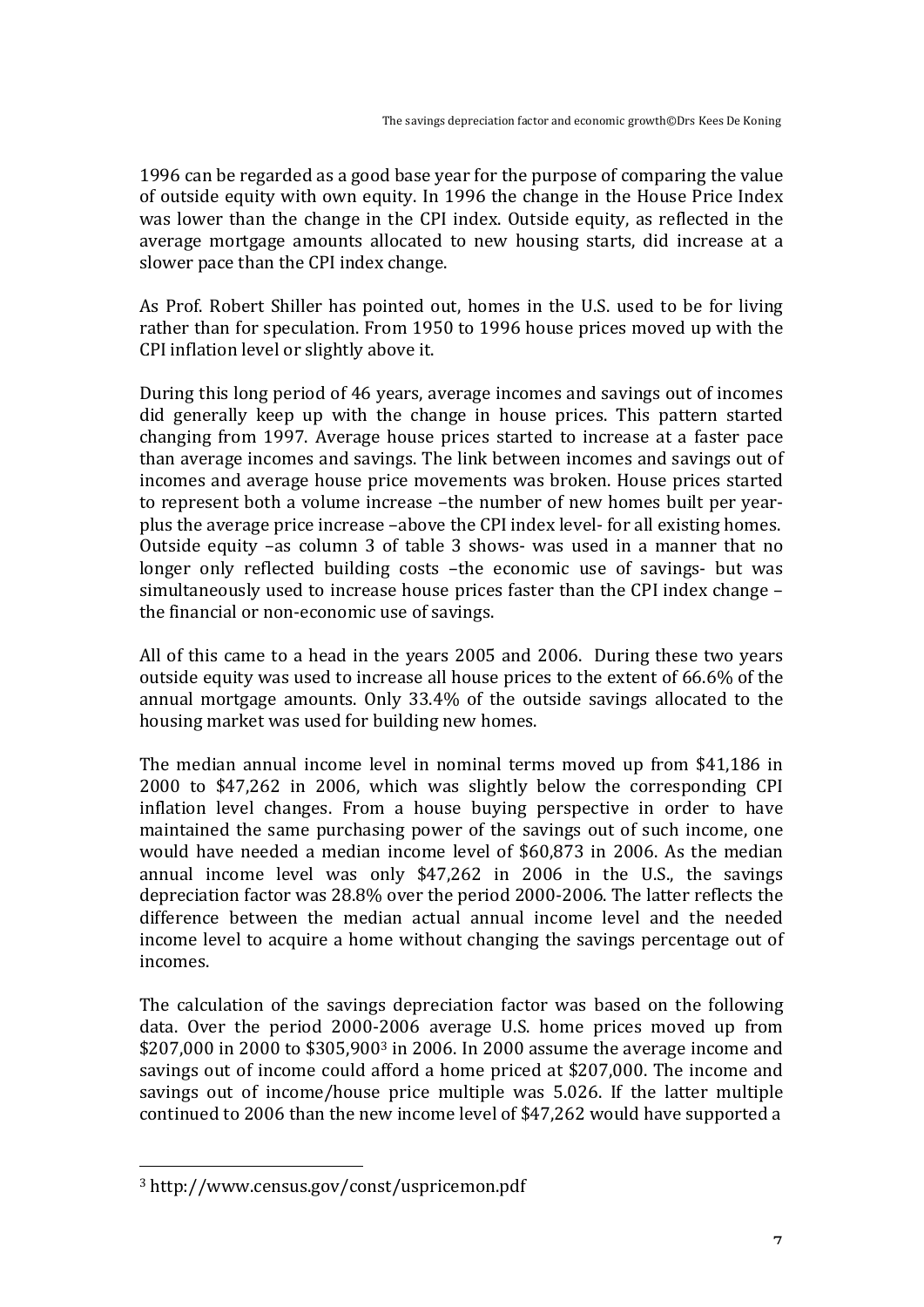home priced at \$237,538. The prevailing average house price level was  $$305,900$ , therefore the actual price was  $28.8\%$  above the price based on the income and savings level applicable to the income level of \$47,262. In conclusion the average income level would have needed to be  $28.8\%$  higher than the prevailing income level or in actual amounts it needed to be at \$60.873 in order to afford the prevailing average house price during 2006. As savings, rather than 100% of incomes, are used to purchase a home, the savings depreciation factor was  $28.8\%$ . The purchasing power of savings lost  $28.8\%$  of its value over the period 2000-2006.

# **1.3** The savings depreciation factor and its economic relevance

Table 3 sets out what did happen to the annual outside savings (equity) used for the construction of new homes. In 2000, for each new home built, the mortgage amount allocated was  $$261,791$ ; for  $2006$  it had risen to  $$569,948$ . If home prices had risen in line with the CPI inflation index, they would only have increased from  $$163,282$  in  $2000$  to  $$190,359$  in  $2006$ . The Constant Ouality Price index for new family homes under construction<sup>4</sup> moved up from 75.9 in  $2000$  to  $106.0$  in  $2006$  with  $2005$  as base at  $100$ . In the first four years  $2000$ -2003 the average annual increase was 3.3%, but the pace quickened from 2004-2006 when the average annual increase reached 5.9% per annum. Still these data show that the costs of constructing new homes increased somewhat above the CPI inflation index but well below the House Price Index.

Over the period  $2000-2006$  the economic costs of allocating savings to newly built homes increased by 118% - the average increase in the savings amount used per new house built- but the economic benefit went up by only 16.6% -the house prices based on the CPI index.

Savings (outside equity which equals borrowed funds) were used to inflate the house value  $f =$  own equity base) of existing homeowners. Such a use of savings can be called a financial use of savings or even better a non-economic use of savings. The latter reflects the fact that such use of savings was allocated not to building more homes -an economic use of savings- but to inflate the average price level of homes.

Just because asset prices of homes change, does not mean that economic growth increases. The use of savings for the purpose of driving up house prices above the CPI level does not create more output and neither more employment. Savings – outside equity- were allocated to a non-economic use of funds.

<sup>4</sup> http://www.census.gov/construction/cpi/pdf/price\_uc.pdf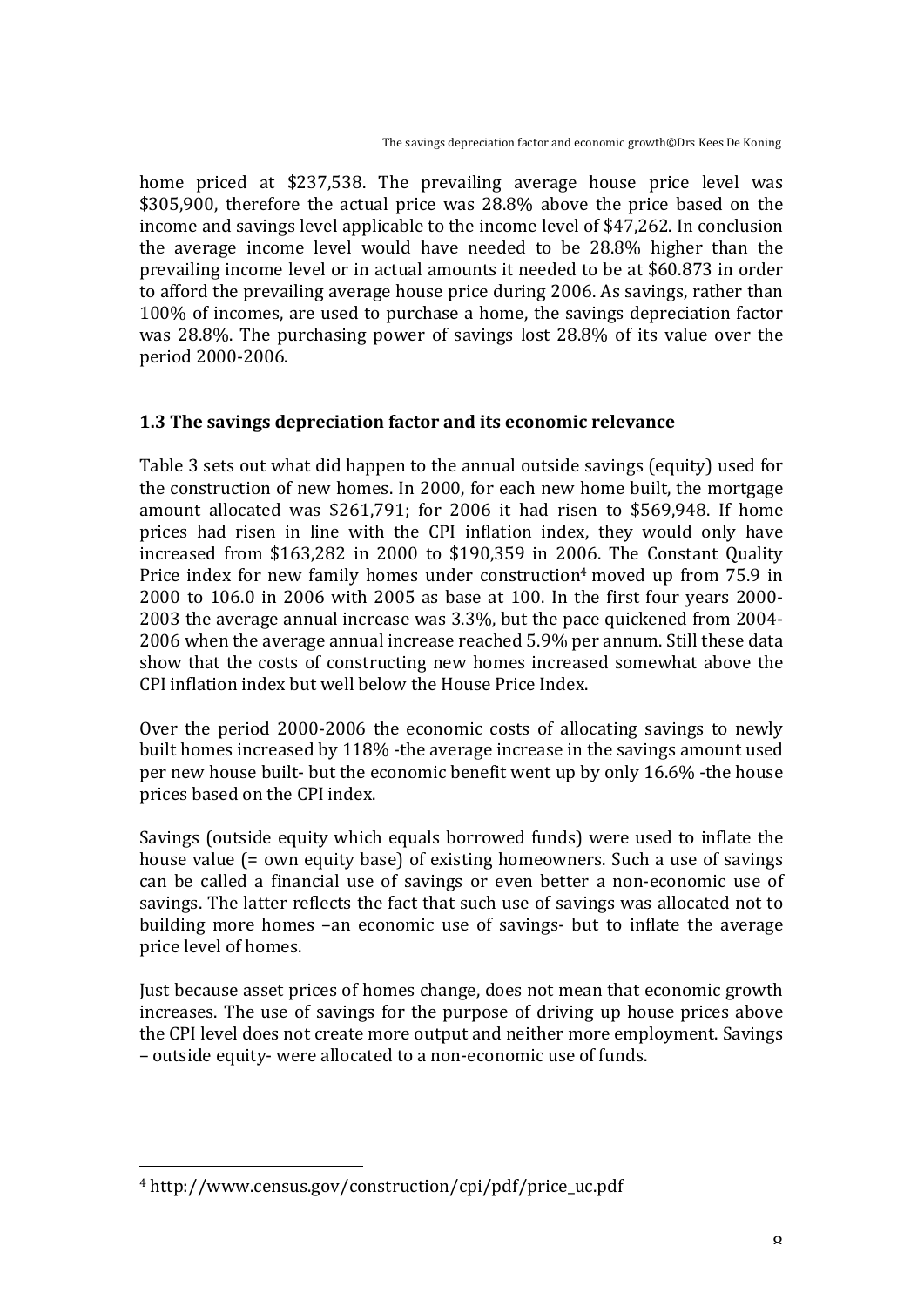Moreover individual households, who save to get onto the property ladder, see their savings values reduced as a consequence of the price effects of excess lending. At the same level of savings, they can no longer buy a home they could have afforded before the excess price rise. Their efforts to save are undermined by the allocation of existing savings from previous periods to home mortgages. The historic non-economic use of savings, which created the price of homes to increase faster than the CPI index, lowers the values of existing savings in the current period.

The circumstances under which this may happen need to be spelled out precisely. In the case that the volume of new mortgages is used not only to have new homes built -the volume effect-, but is simultaneously used to get house prices to rise above the CPI inflation index, under the understanding that incomes keep pace with the CPI inflation index, -the price effect- the allocated savings from the past for home mortgages reduce the value of new savings out of current incomes to get onto the property ladder. The price effect helps existing homeowners, but reduces the values of savings for prospective ones.

As Prof. Robert Shiller pointed out, homes in the U.S. used to be for living rather than for speculation. From 1950 to 1996 house prices moved up with the CPI inflation level or slightly above it. From 1997, and particularly from 2002 the price effect of new mortgage lending above the CPI level started to dominate house price developments. The financial, the non-economic use of savings edged out the economic use.

Once speculation fever sets in, the financial markets do not correct themselves automatically. On the prospective homebuyers side, new homebuyers became desperate to get their foot on the property ladder for fear that future house price increases would make it even more impossible to purchase a home. On the lending side, banks fell over themselves to devise products -the so-called subprime mortgages- which seemed to promise a stake in the housing market at ever increasing prices. All tricks in the lending schemes were used to entice individual households to sign up to such mortgages, such as low or no down payment, artificially low two year fixed rate start-up rates, followed by variable interest rates thereafter and self certification of income levels without any outside checks done.

Table 3 showed the effects of this speculation. If all new mortgages funding per year had only been used to build new homes rather than for house price speculation, than instead of the  $1.737$  million new housing starts in 2006, the volume of savings allocated to finance home purchases, could have afforded to start building 5.201 million new homes, reflecting the price of new homes on a CPI basis as shown in table 3 column 4. In real life in 2006 only  $33.4\%$  of the funds used went to new housing starts and the remainder to increase the price of existing homes.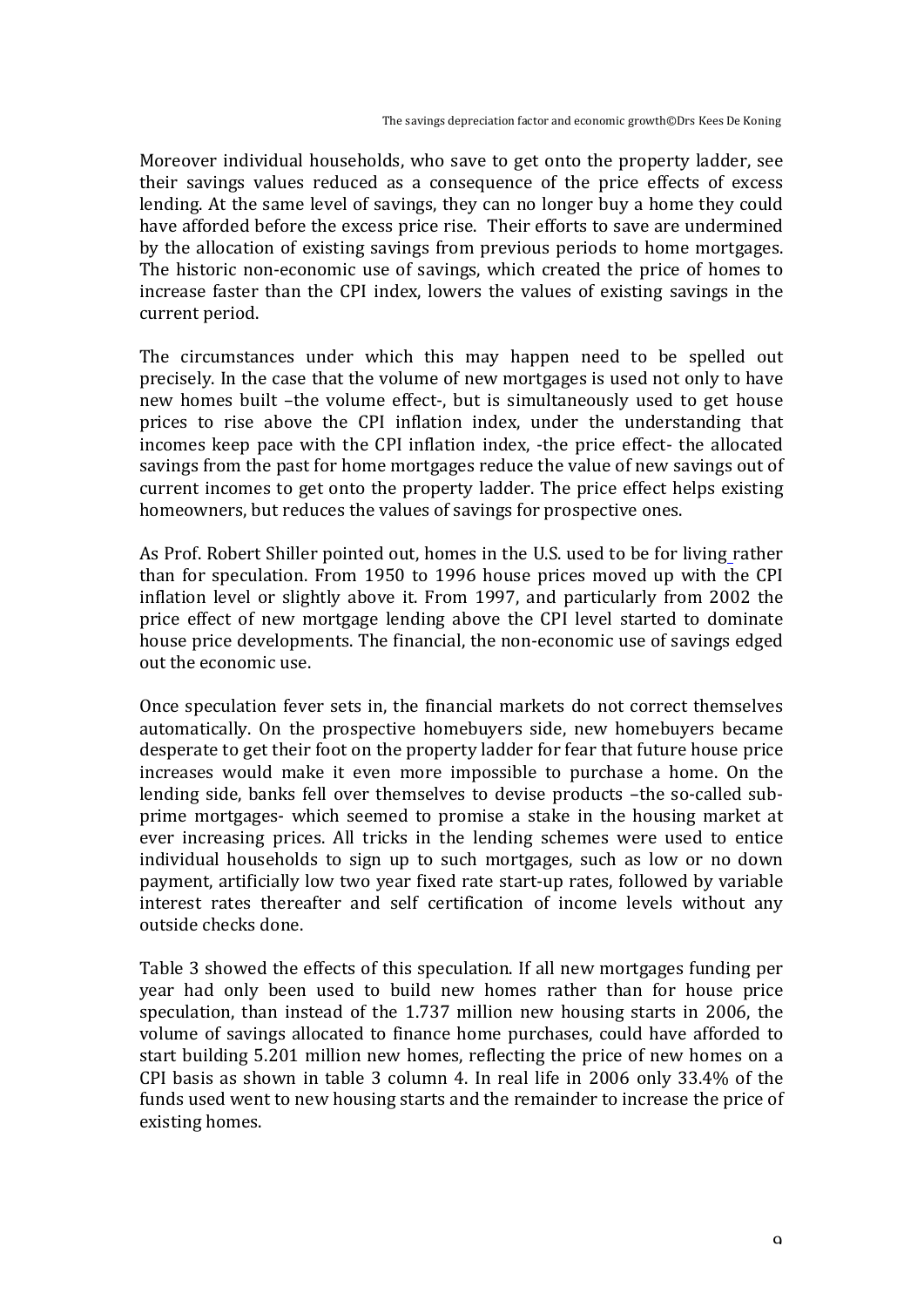The speculation fever, especially in the period 2002-2006, drove up the savings depreciation factor to higher and higher levels. For prospective buyers the savings out of incomes levels became more and more inadequate in order to afford to buy a home. Prospective buyers were locked out of the housing markets not because they did not want to buy a home, but because the house price developments made it impossible for them to afford a home from their savings levels. The non-economic use of savings had driven out the economic use.

It is generally accepted that when the average growth in incomes lags behind the increased costs of the same package of goods and services, a recession will set in. When savings values fall behind the asset prices of homes, a similar reaction should be expected. Savings depreciation does not occur as a one off event. It reflects a gradual process.

Individual households have a choice in accepting a mortgage loan or not. However individual households cannot and do not control the level of mortgage lending made available by the collective banking sector in any particular year. Individual households are reliant on the collective financial sector to stop lending when lending levels cause house prices to rise faster than the CPI index. For banks individually, any profit made is a profit, whether the profit has been derived from a financial use of savings or from an economic one. Banks are different from companies in that they can make profits from a financial use of savings. Banks can collectively cause the value of new savings to be depreciated as compared to asset prices. Banks can cause savings depreciation and the savings depreciation factor to increase dramatically.

# **1.4** The benign neglect of individual households' equity base by central banks and governments

Central banks, including the Federal Reserve, placed great confidence in the marketplace, gambling that an oversupply of homes would be reduced through falling house prices.

What they would have realized, but did not act upon, was the overturning of two enshrined markets economics principles in the build-up to the individual households' equity crisis in 2005 and 2006. Firstly the past no longer provided accurate and reliable guidance as to the future. Ever since the 1950's and up to the end of the 90's, U.S. house prices had shown an average annual return over CPI inflation of less than  $0.5\%$ . Only following 1998 did the U.S. housing market started to behave differently.

Secondly the concept that banks are similar to companies and should be able to behave without undue outside interference has been enshrined in many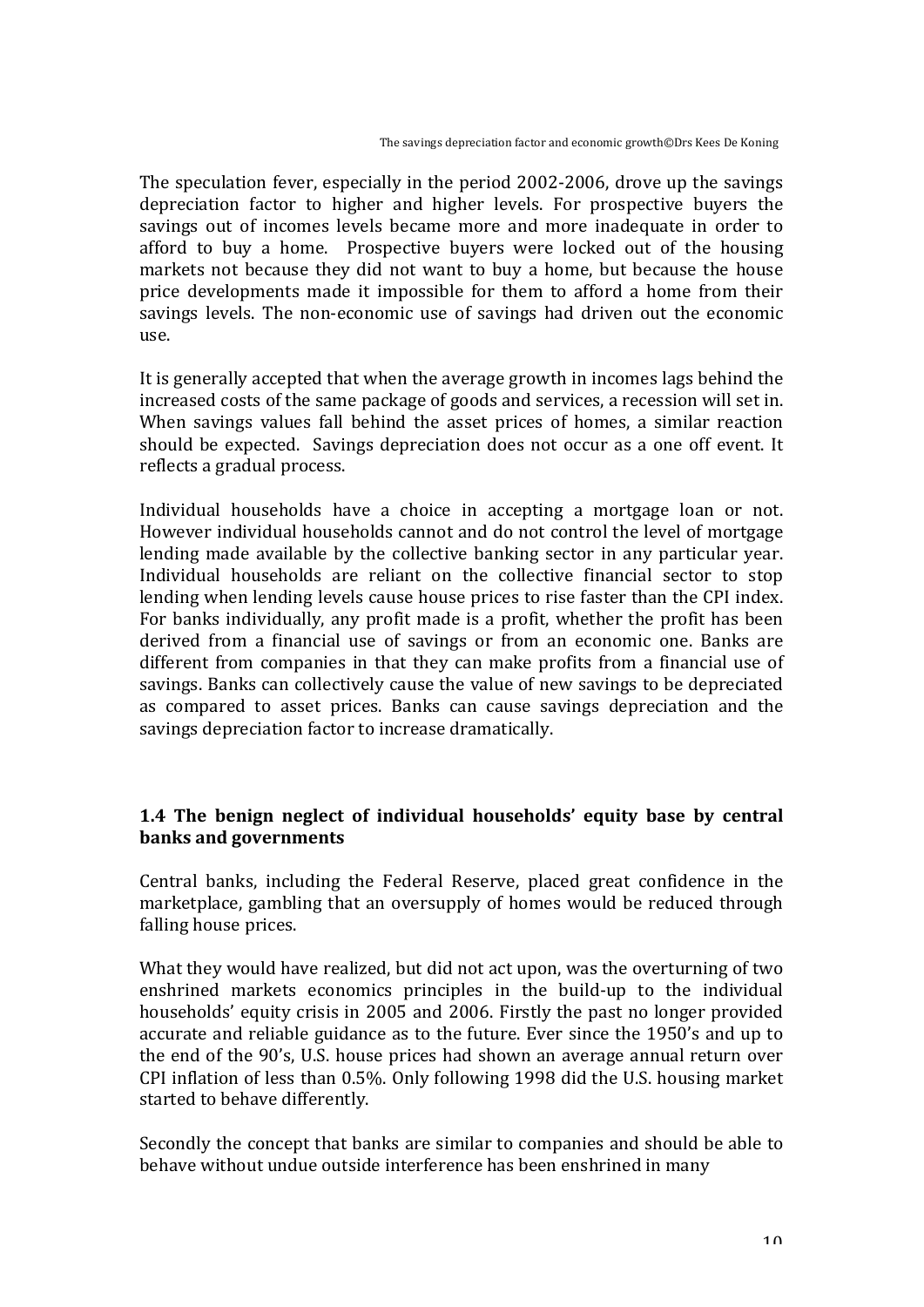economic philosophies. Markets are ultimately supposed to know best and selfpolice according to these theories.

What was not considered is that banks were and are different from ordinary companies. A company makes its profits by combining outside savings and its labor force to produce output so that products and services can be sold to third parties. What companies do not do and cannot do is to use outside funds to increase the value of their own asset base: only profits can. Companies cannot easily speculate on their own asset values.

What U.S. banks did after 1998 is to make homes go up in value above the CPI index, which simultaneously harmed all those individual households saving to get onto the property ladder. Profit levels for banks are based on any use of funds, even if this means harming those who are prospective customers. Banks make use of the funds entrusted to them and earn money on an economic use of funds -the use of funds that leads to output and employment growth- and on a financial use of funds -funds which do not lead to output and employment growth-. Hence the term "non-economic" use of funds.

The harm done -amplifying the savings depreciation factor- was initially not regarded as a harm to the banks. By collectively pushing through more mortgages, banks' profits grew. The facts are that in 2005 and 2006 this led to the extreme situation of a  $66.6\%$  use of new annual mortgage allocations for increasing house prices above the CPI index, as was shown in the previous section. Such high level of a non-economic use of savings did not stop the banks registering more profits. The fact that such a lending pattern took large sums of savings away from assisting economic growth did not seem to bother the banking sector.

Bank profits have a different character to those of companies. Company profits reflect the income difference between the costs of the use of savings and labor and the sales proceeds. Their use of funds is always linked to an economic use of savings. Companies aim to increase output and employment levels in order to satisfy market demands. Banks can use funds for an economic use, but also for a non-economic use. Banks count as profits the net income made over all home mortgages. However in the years 2005 and 2006 only 33.4% of all new home mortgages contributed to economic growth. The 66.6% of new mortgages in these two years, which were running at the historically highest level of annual new mortgages ever, did not help economic growth and did substantial harm to the savings efforts of individual households to get onto the property ladder. It undermined the latters' chances to get a home. Company profit drives cannot cause such harm to the values of savings.

From a macro-economic perspective, the individual households aspiring to get onto the property ladder, should have received assurance from the regulators that the value of their savings would not be undermined by the actions of the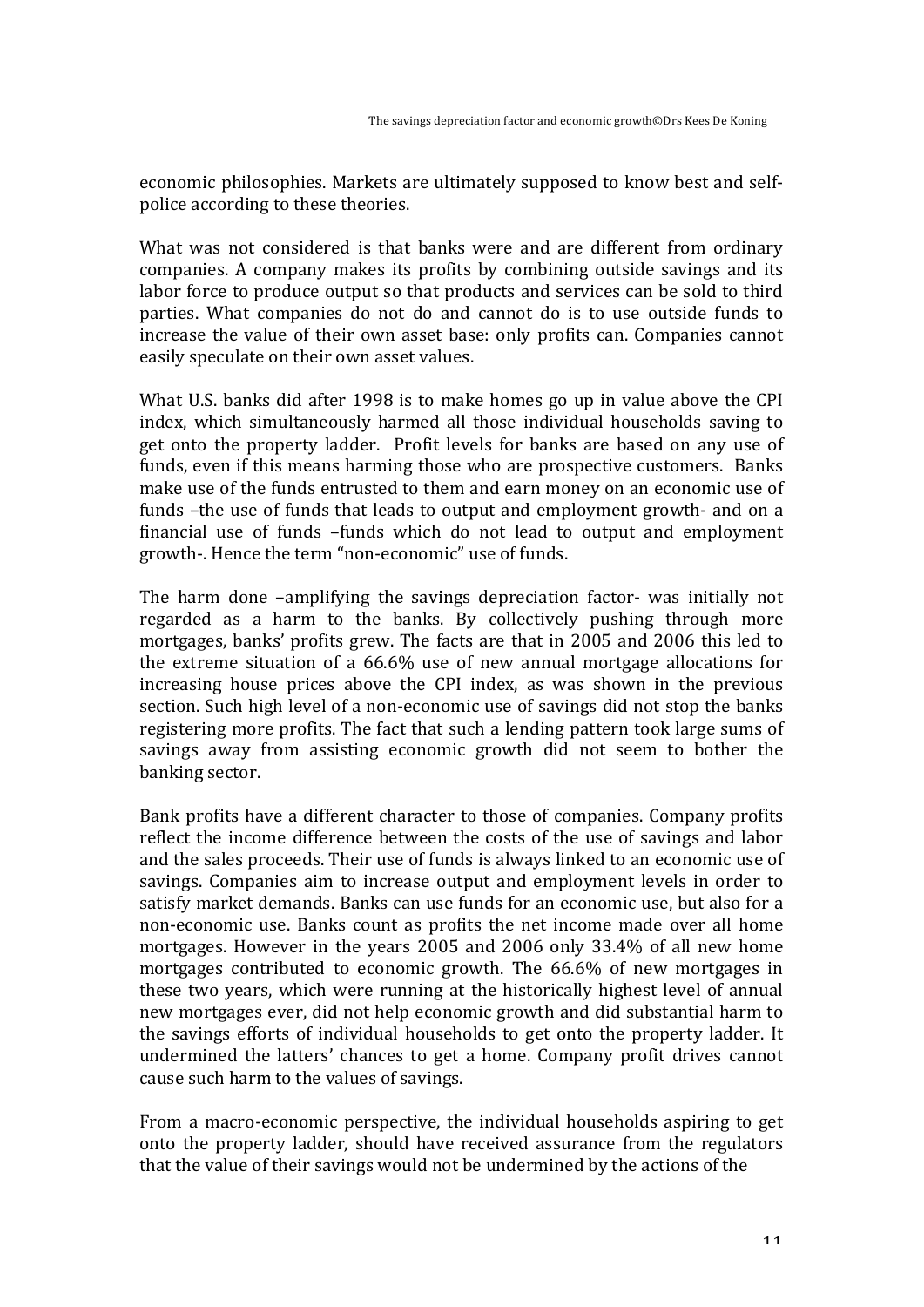collective of banks. It is not just the stable value of a currency that is important, but individual households may also expect that the value of a dollar saved in the current period would be equal to that of any dollar saved in the past.

The second main aspect of the individual households' equity crisis was that the collective of U.S. banks sold about \$5 trillion out of their about \$10 trillion home mortgage portfolio to outside suppliers of savings; many of which resided in Europe. This spread savings depreciation to many parties outside the U.S. Central banks in the countries that bought up such mortgage-backed securities did nothing to stop this spread. Only the Bank of Spain did not allow such purchases from overseas. Spain however, had its own home made savings depreciation disaster to contend with, originated by its local banking sector.

#### **1.5 Prevention is better than a cure**

What central banks and governments could have done was to contain the noneconomic use of savings. In hindsight this would have been the best course of action, but was not acted upon at the time. One possible idea is to set up a traffic light system for all banks involved in the mortgage lending process. Green being the light for going on doing what you are doing; amber for slow down the growth of the mortgage-lending portfolio and red for exceeding the growth speed limit. The penalties for straying into the red could be substantial fines and public censure. The same traffic light system could have been applied to the distribution process of mortgage-backed securities.

What in reality was done was that the Fed increased its base rate from 1% in June 2004 to 5.25% by July 2006. The latter base rate stayed at this level until August 
 2007. 

Did this action stop the use of the non-economic application of savings or slow down all home mortgage lending, including the useful allocation of funds to new home building? The setting of interest rates does not distinguish between a volume effect on home mortgage lending or on house prices. Once the base rate has been increased, it has effects on both price and volume. The volume effect did affect all individual households with a variable rate mortgage. They saw their monthly charges go up, reducing their disposable income level. Potential new buyers were also affected, as their savings values were no longer sufficient to get onto the property ladder. An interest rate increase has the same effect as an excess price increase in homes; it causes savings to depreciate in value.

What was not done was to temporarily reduce the "non-economic supply of savings" to the home mortgage market. Through the use, for instance, of the traffic light system such a preventative measure would have had fewer side effects and would not have affected the costs of funds to individual households or companies; the latter had played no part in the allocation of savings organized by the U.S. banking sector to the U.S housing markets. As it was, individual households were hit hard in their incomes and savings values, companies had to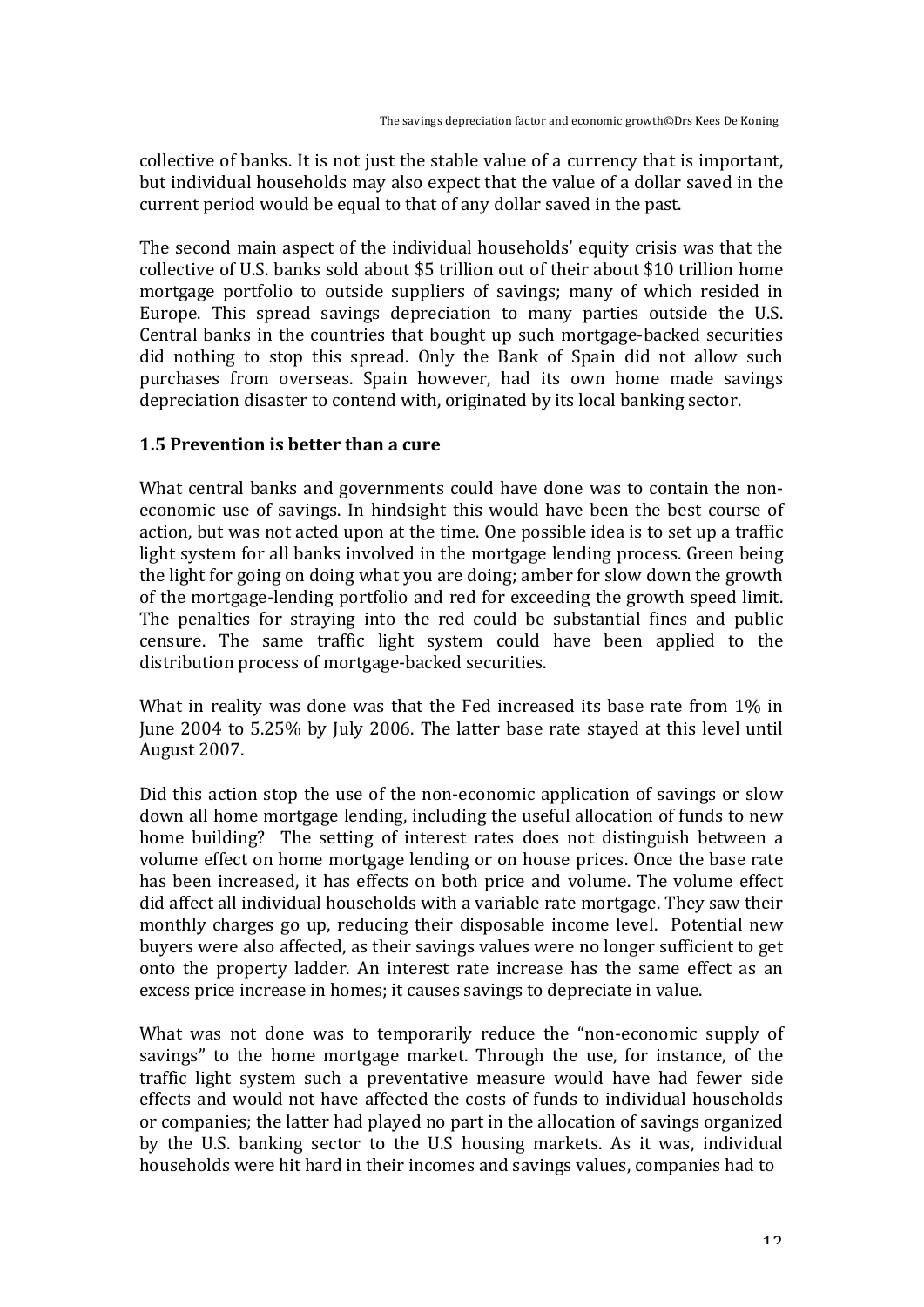cope with a substantial increase of their funding costs and the key element of the non-economic use of savings was only indirectly curtailed.

Apart from the non-economic use of savings, a second element played a major role in the run up to the individual households' equity crisis in 2005-2006 and the subsequent financial crisis in 2008: the home mortgage risk acceptance principles. The regulatory authorities would have been fully aware of it. The risk underwriting principles of extending home mortgages in the U.S. were substantially loosened in the run up to  $2005$  and  $2006$ . Low two-vear fixed interest rates were used to entice lower income families to sign up to mortgages. Also no down payment mortgages were used as well as self-certification of incomes, without any outside check on the reliability of the data provided. These so-called sub-prime mortgages "only" accounted for some 12% of the total outstanding home mortgage volumes in 2007 (\$1.2 trillion), but their indirect influence was substantially bigger. This influence was brought to bear through the securitization process in which safe and risky mortgages were repackaged together. When the obligors of the risky mortgages started to default on their obligations, the contagion effect brought the whole market for mortgage-backed securities down. On August 9, 2007 BNP Paribas suspended three mortgage backed securities investment funds as "a complete evaporation of liquidity" had occurred. The \$5 trillion U.S. generated mortgage backed securities market trembled on its weak foundations.

These three elements together: the lack of appreciation about the non-economic use of savings by the banking sector, the reaction to increase base interest rates and the poor risk underwriting criteria used in writing home mortgages, especially the act of turning them into variable rate mortgages after the initial two year period, led to the collapse of the mortgage-backed securities market and the parallel collapse of the housing market.

Out of the above one can also conclude that those on low-income levels, below the median income level, suffer the most when the savings depreciation factor goes up and subsequently comes down again. Their savings values are proportionally more affected than those above the median income level.

Some central banks are considering or acting upon the risk underwriting procedures or reserve requirements for home mortgages. Both are, in principle, sound actions, but the danger is that all mortgage lending is affected including the economic uses of savings.

# 2 The clash between financial markets and individual households

# 2.1 The character of the clash

All economists seem to agree that the cause of the 2008 banking crisis was based on what happened to the funding structure of the U.S. housing market in the preceding period. Capital markets and money markets were intertwined.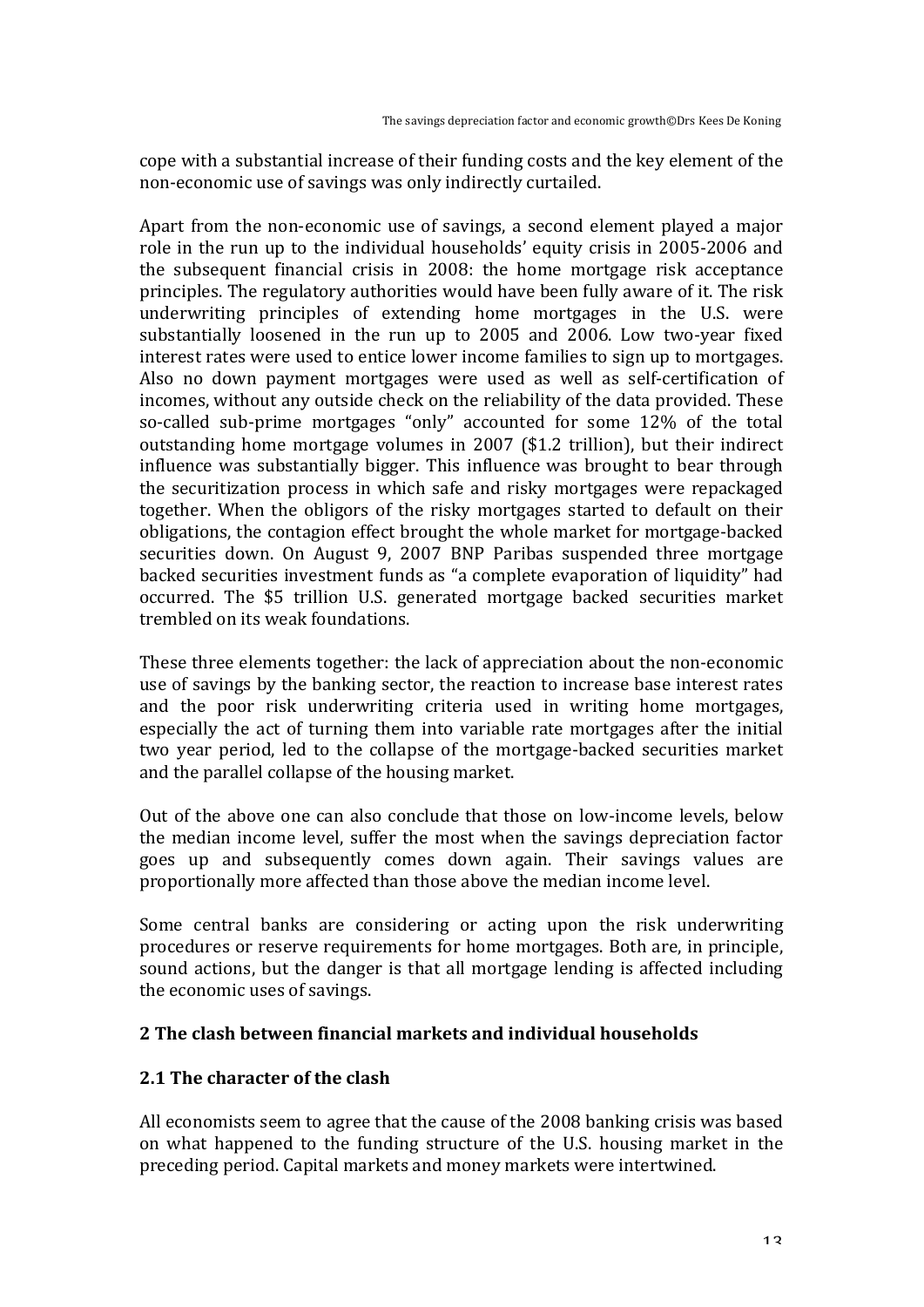Mortgage loans were outstanding and a relevant number of such loans turned into non-performing loans. The problems were globalized due to the sale of U.S. mortgage backed securities to buyers around the world. The operation of key derivative contracts, like credit default swaps and currency swaps spread the risks even wider.

There is nothing wrong with this analysis, but it is perhaps not the full story. The emphasis in this article has been put on the analysis of the run up to the crisis, the sales efforts of the collective of banks, the inappropriate products brought to the U.S. mortgage markets, the speculation elements both on the side of the banks and of the individual households, the securitization and risk distribution process and last but not least the emphasis on the wish to buy a home by individual households. For the latter group the reality doomed that the value of savings were more and more eroded as compared to average house prices. The ultimate determinant of house price levels is the value of savings, the own equity base for each individual household on which borrowings can be based. Undermine this value base and the bottom is taken out from under the pyramid.

Homes are not like other goods and services, they are an essential element in the need for shelter. Economies do not function well if such need cannot be accommodated. 

Savings are supposed to create output and employment so that the reward for savings is linked with economic growth levels. In case savings are used for noneconomic uses, like forcing up house prices above the CPI inflation level and provided that average income growth keeps pace with the CPI levels, than two things happen. Firstly the value of savings for those individual households not yet on the housing ladder depreciates. Their chance to buy a home becomes further and further remote. Secondly by allocating higher and higher amounts of savings to a non-economic use and thereby forcing asset prices up lead automatically to a reverse process. The clash occurs when financial markets create the price rise in homes over the CPI level and the demand for homes by individual households is for a steady level of new homes built based on population growth, average individual household size, affordability levels and the savings levels out of incomes.

The "non-economic" use of savings occurred as a result of the savings allocations made by the collective banking sector in the U.S. However the consequences were all borne by these individual households.

What happened in the real world was that banks went after all individual households who could not fully meet their home mortgage obligations. In the U.S. over the period 2004-2012 21.4 million individual households were put under immense financial pressure as foreclosure proceedings were started against them. This represented more than 4 out of every 10 mortgagors. Secondly for 5.4 million households -or more than 1 of every 10 mortgagors-, it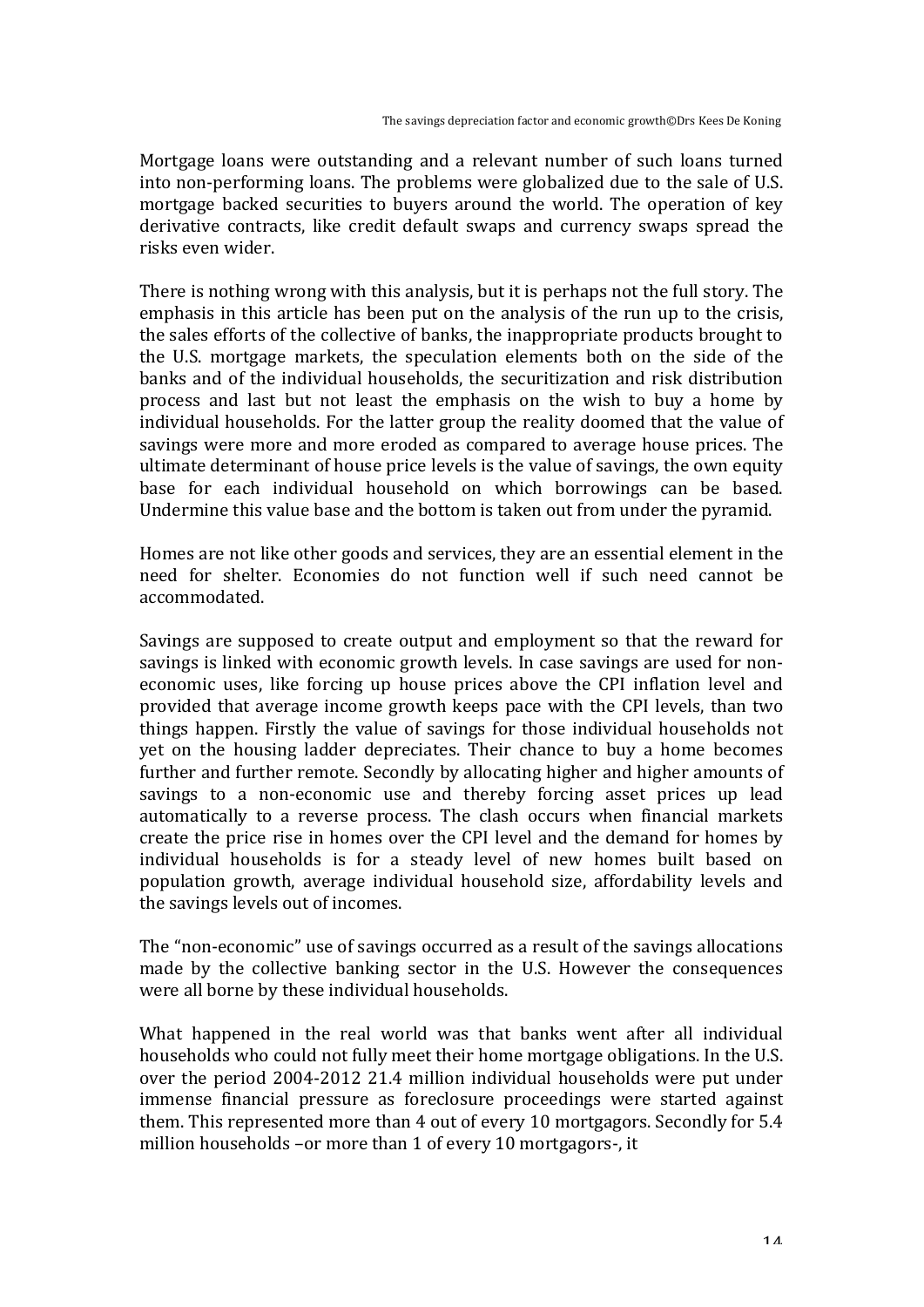was the end of the road as they lost their homes through repossession. With it, these households also lost their accumulated savings in their homes.

Over the period  $2006-2011$  U.S. house prices dropped by  $28.9\%$  in value and by \$6.6 trillion in actual amounts. The reaction of the collective of individual households, who had a mortgage, was to reduce the volume of outstanding mortgage debt by \$1.2 trillion over the period 2008-2012. According to the latest figures on the Balance Sheet of Households and Nonprofit Organizations as per 31 December 2013, the owners of homes had managed to increase their own share of equity as a percentage of household real estate from  $38.4\%$  in 2009 to 51.7% as per end of December 2013. The volume of outstanding mortgages went down and the savings allocated out of current incomes to restore the owners' equity percentage went up. Over the period  $2007-2013$  8.714 million fewer homes were built as compared to the 2005 level of new housing starts. None of these three facts helped economic growth. The growth in the U.S. population should have led to a higher rather than a lower demand for mortgage funding, a higher level of new housing starts at about 1.7 million units per vear and an increase in the total outstanding mortgage level. Individual households reacted in the way they could to counteract the effects of the savings depreciation factor by saving more out of incomes. It shows again that from an economic growth perspective managing the savings depreciation factor avoids the boom (in prices) and the subsequent bust in economic growth.

Another element, which causes future income and savings levels to be affected, is the level of government borrowings. In the U.S. over the period 2000-2006 the outstanding government debt level went up from \$5.674 trillion to \$8.506 trillion, an increase of 49.9%. The median income level over the same period went up by 14.75%. Adjusted for the growth in the number of households over the same period, U.S. government debt per household went up by 37.2%. Funding the U.S. government debt has partially been achieved by attracting funds from foreign savings sources, however the servicing and repayment of such debt is clearly the responsibility of individual households in the U.S.

As a consequence of the substantial "non-economic" use of savings by the banking sector and the subsequent pressure on incomes put on individual households, government debt financing increased very rapidly over the period 2006-2012. It increased from \$8.506 trillion in 2006 to \$16.066 trillion in 2012, an 88.9% increase. Government expenditure helps to maintain consumption in the years that such expenditure takes place. However in the years after such expenditure has been made and if there is no repayment source other than tax revenues, government debt becomes another example of a "non-economic use of savings". The savings allocated to funding previous years governments deficits no longer contribute to output and employment growth.

Rather than acting as a correcting mechanism as has been suggested in the Keynesian economic theories, the accumulated debt level causes the level of savings allocated to an "non-economic use" to go up rather than to come down.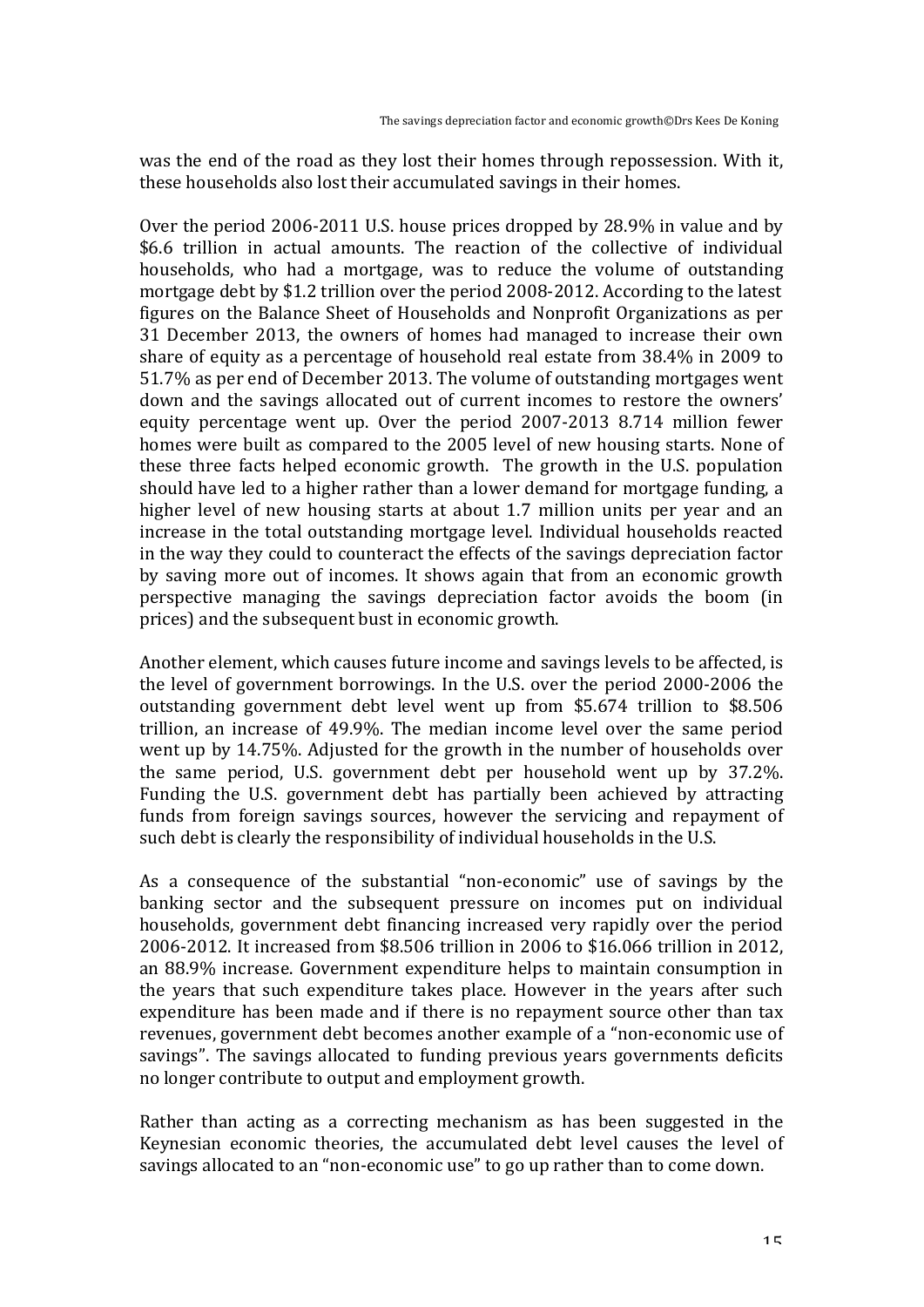Of course, there is no question that tax revenues come down when individual households incomes are under pressure and when companies' turnover grow less rapidly. What should not be forgotten is that the original cause of the individual households' equity crisis was not caused by the U.S. government, but by its banking sector. A secondary crisis was created, as the government could not reduce its expenditure fast enough.

The clash between the financial sector and individual households also involved governments. Forcing the hand of the U.S. government to maintain expenditure levels, which were no longer in line with tax revenues, compounded the original error of judgment by the banking sector.

What the clash did not solve was how to change the allocation from a noneconomic use of savings back to its economic use. This means helping individual households back to work to earn their incomes and improve their ability to save.

# 2.2 The savings depreciation factor and central banks' actions

If the objective for central banks was changed from protecting the economy from excess CPI inflation to protecting individual households from their savings depreciation, then a number of the policy instruments used would need to be adjusted.

In the context of interest rate policies, a housing market overheats when the collective of banks are granting home mortgages at too high a speed. Raising the base rate slows down all lending, including the economy boosting mortgages granted to finance new home building. Raising the base rates also punishes individual households that have opted for a variable mortgage rate; their disposable income will be reduced. Raising the base rate will also affect the company sector as their funding costs will go up, notwithstanding that the increase in house prices had nothing to do with them. All in all, one may draw the conclusion that perhaps raising the base rate is only an indirect method to reduce the savings depreciation factor and one with substantial negative side effects. Indeed the initial effect of a base rate rise is that the savings depreciation rate goes up rather than comes down.

Looking at reserve requirements for home mortgages, if a central bank increases the reserve requirements for home mortgages, banks will automatically transfer such costs to their borrowers. All mortgage rates will go up with the effect that mortgage lending will slow down, but at the same time the savings depreciation factor will go up. Actions to mitigate against the price effect of the excess use of savings has an unwanted negative volume effect on new housing starts.

Another policy tool is quantitative easing. The effects of buying up government bonds and in the case of the U.S. also mortgage-backed securities, creates more savings in the financial markets. It is questionable whether more savings were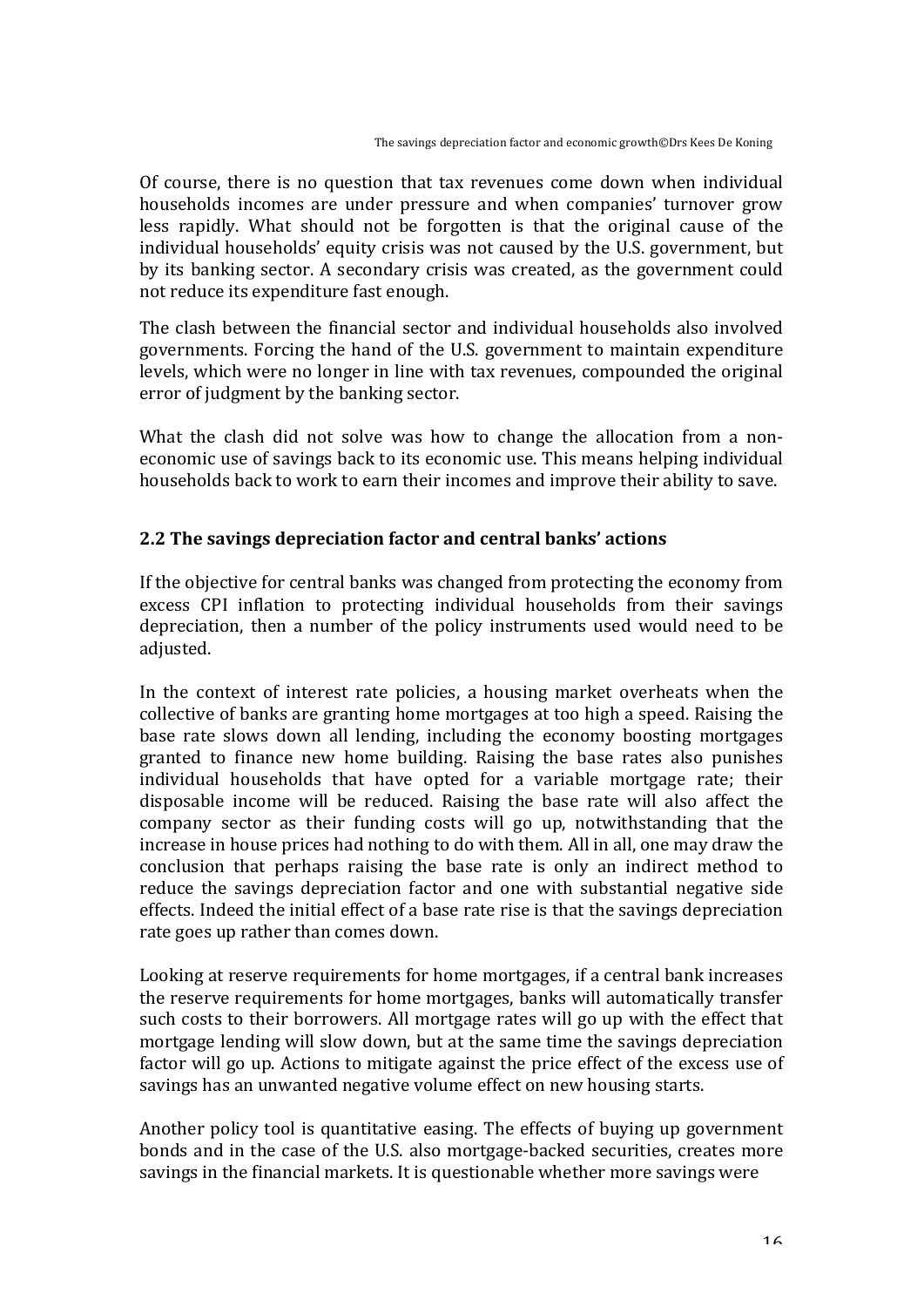needed or whether the root cause of the individual households' equity crisis was rather the non-economic use of savings. If the latter, then pumping more savings into the long-term savings markets may not have been the most direct way of solving the crisis. Of course, it helped governments to finance their own debt at a cheaper rate and it made more savings available to the financial markets in order for them to select other financial assets, like shares for instance. Did it help individual households in a manner that lowered the savings depreciation factor? Again the probable answer is yes, but with a very long lead-time, as individual households had first to sort out their own financial position, before considering any more borrowings.

In the context of credit risk acceptance criteria for home mortgages, the thresholds are set for the banking sector to apply; such criteria are not a flexible instrument to adjust when the non-economic use of savings period is over. However in the case of the U.K. where house prices are certainly rising faster than the CPI index and average incomes, such precautionary methods make sense. It should not be forgotten that such methods only became needed, as no direct action was taken to contain the non-economic use of savings in the first place. To make it harder to get a mortgage will help in the short term to lower the overall volume of lending, but it does not help to bring the savings depreciation factor down.

Prevention is easier than finding a cure.

#### 2.3 What could have been done and still can be done

As referred to in section 1.3 banks stand to make excess profits if they force through a high level of mortgages, which push up house prices above the CPI inflation level. In the U.S. in 2005 and 2006  $66.4\%$  of all new mortgages were used to inflate house prices above the CPI index. In bank profit terms  $66.4\%$  of the income over these new mortgages should not belong to the banks but to the individual households who suffered those savings depreciation factor. If one takes the year 2000 as the starting year of the savings depreciation then slightly more than 50% of all bank profits (including of investment banks) made in 2005 and 2006 on the product home mortgages should have been returned to the losers of the non-economic use of savings: the lower and middle income families trying to get onto the property ladder. Such transfer of profits would best be channeled to individual households. If it had been done, the savings base of individual households would have been substantially increased. It would have made it the most effective manner to close the savings value gap and simultaneously it would have neutralized the actions by the collective banking sector. Of course, this is all on the understanding that a traffic light system to prevent the non-economic use of savings would not have been in place. Central banks are not in a position to authorize such income transfer. Only elected governments can do so.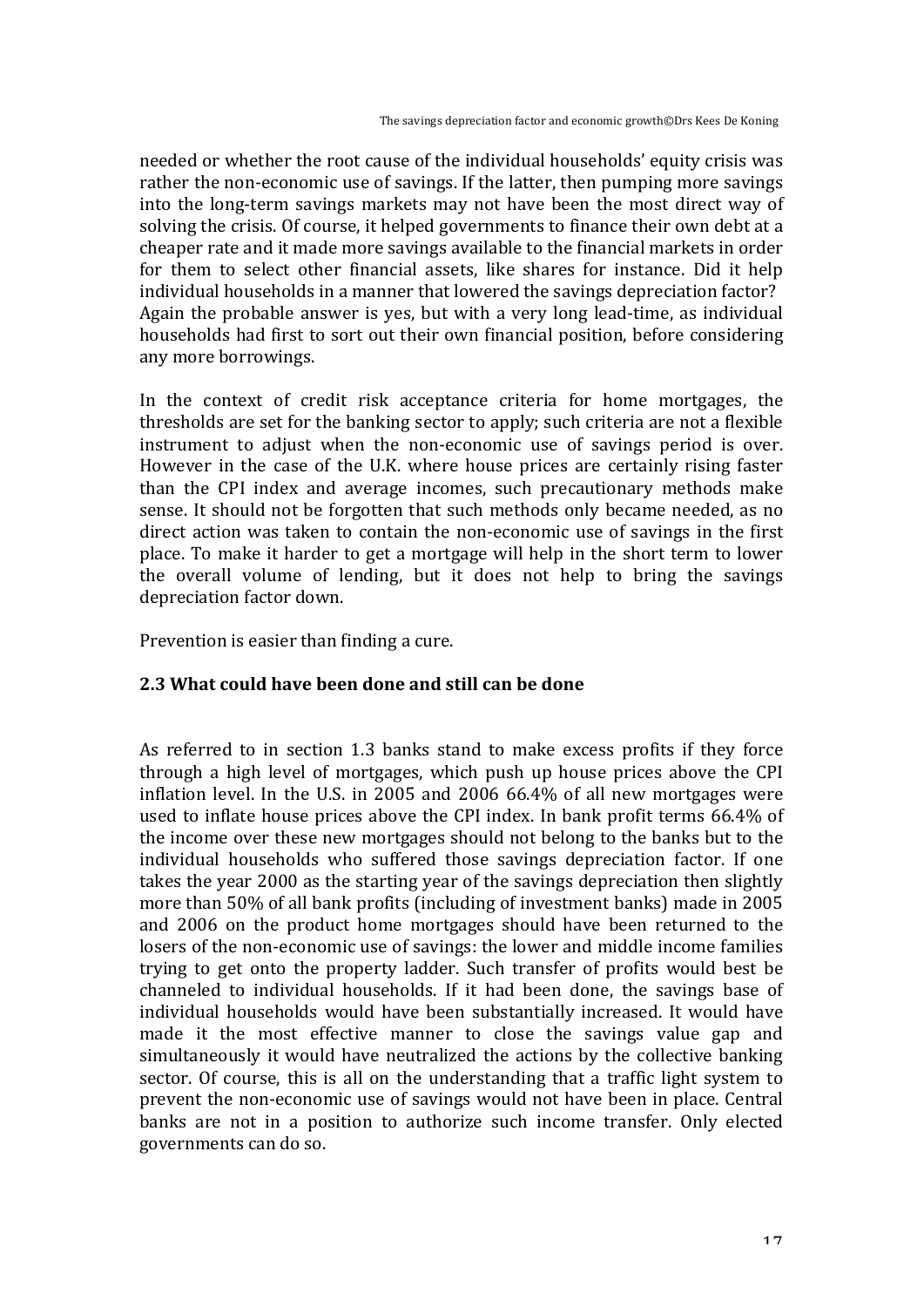All these considerations may be instructive in avoiding or mitigating the next crisis, but what about options to enhance economic growth to-day?

The key objective needs to be lowering the savings depreciation factor for especially for the lower and middle-income groups: the very groups, which have to make the most use of outside savings.

In an article: "The benign neglect of the individual households' equity crisis"<sup>5</sup> the author has explored a number of possible corrective mechanisms. A domestic "economic easing" scheme could be used with the help of the pension funds sector for countries like the Netherlands and Sweden for example. A "cross border" economic easing scheme could be set up for some Southern European countries with the help of the European Central Bank. The latter would not create additional savings -savings are in abundance rather than in short supply-. The scheme would involve the ECB taking up a ten-year Euro loan, transferring the proceeds to for instance the Bank of Spain to be distributed on an equal amount basis to individual households in Spain. The repayment would come, after a two or three year grace period from increased tax revenues as a consequence of higher growth rates. In contrast to the effect to the savings depreciation such a scheme would help the lower income classes proportionally more than the wealthier individual households.

# **3** Conclusions

The tension between the allocation of savings and individual households is one of the legal against the economic systems. Legally, individual households enter into mortgage contracts to which they are bound under all circumstances. Individual households depend on the financial sector to employ savings in a manner, which leads to a positive return in terms of economic growth and employment. Individual households have no powers to stop the financial sector when it abuses such trust. The profit motive of banks and investment banks did not stop the non-economic use of savings, as the latter use also contributed to their profit levels. In terms of economic rights, individual households are not protected against the non-economic use and distribution of savings.

The groups of individual households, which suffer most from the savings depreciation factor, are the low-income groups, the unemployed and the households with low savings levels. Keeping the savings depreciation factor under control means economic growth, higher employment and prosperity rather than recessions and the erosion of homes and savings values. In the U.K. the latest survey of the Office of National Statistics showed that the richest 10% of the population owned 44% of total household wealth and the poorest 50% of

<sup>&</sup>lt;sup>5</sup> http://mpra.ub.uni-muenchen.de/53273/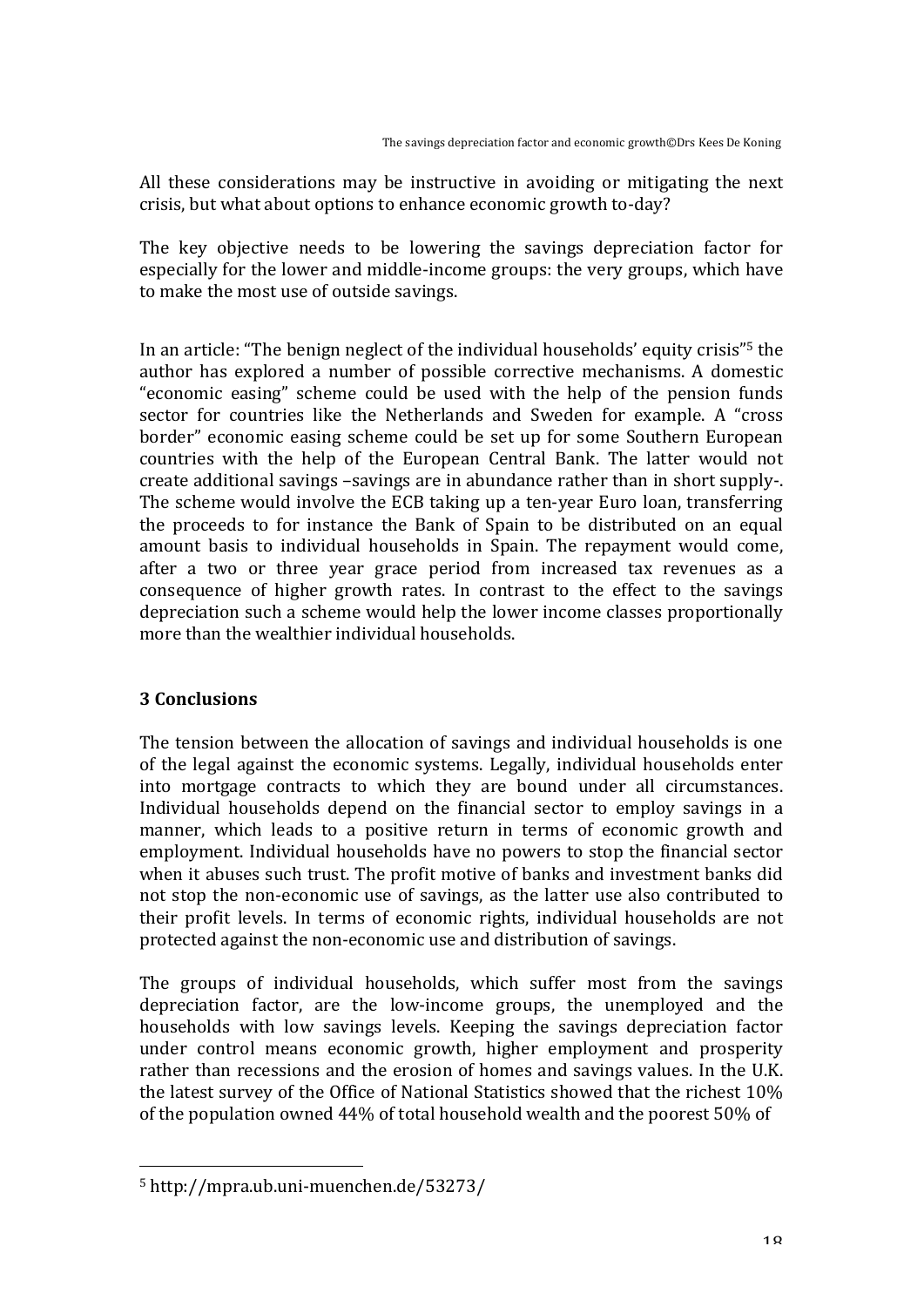the population only 9%. The latter group depends heavily on using outside equity -savings- to buy a home. This will be a realistic ambition for them if the economic system in a country is organized in a way that savings depreciation is curtailed. If it still occurs and the financial sector operates outside of the relevant country policy parameters/constraints it is up to governments and central banks to ensure that the financial sector compensates such individual households for the loss in savings values.

The clash is not one between the rich against the poor. It is not one between those who own and those who owe money in society, but it is one of equal status when it comes to the allocation of savings. Only by avoiding the savings to depreciate in value can such equality be achieved.

**Drs Kees De Koning** Chorleywood, U.K. **29th May 2014** E-mail: keesdekoning008@hotmail.com